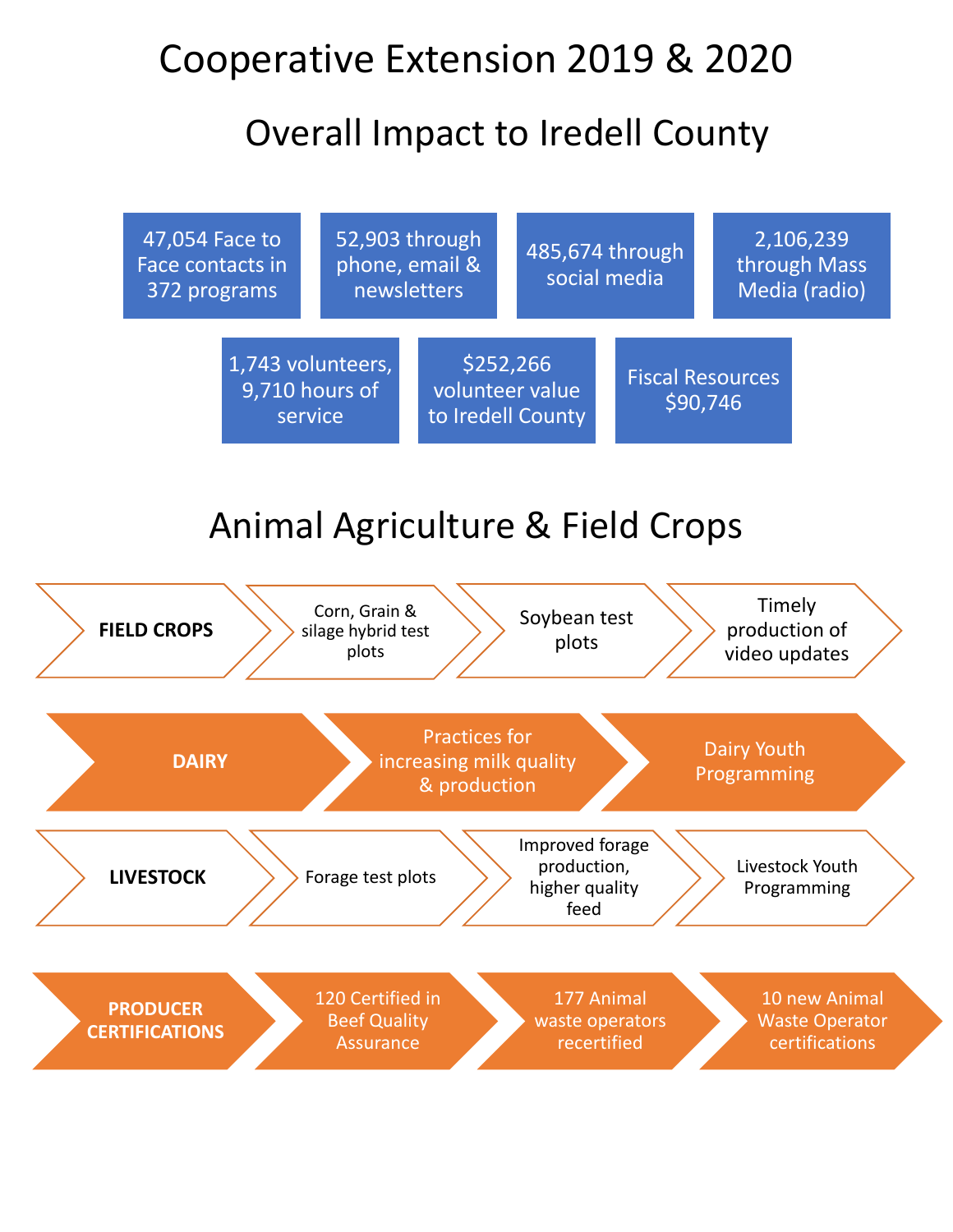#### Horticulture

![](_page_1_Figure_1.jpeg)

# Food Safety & Nutrition

![](_page_1_Figure_3.jpeg)